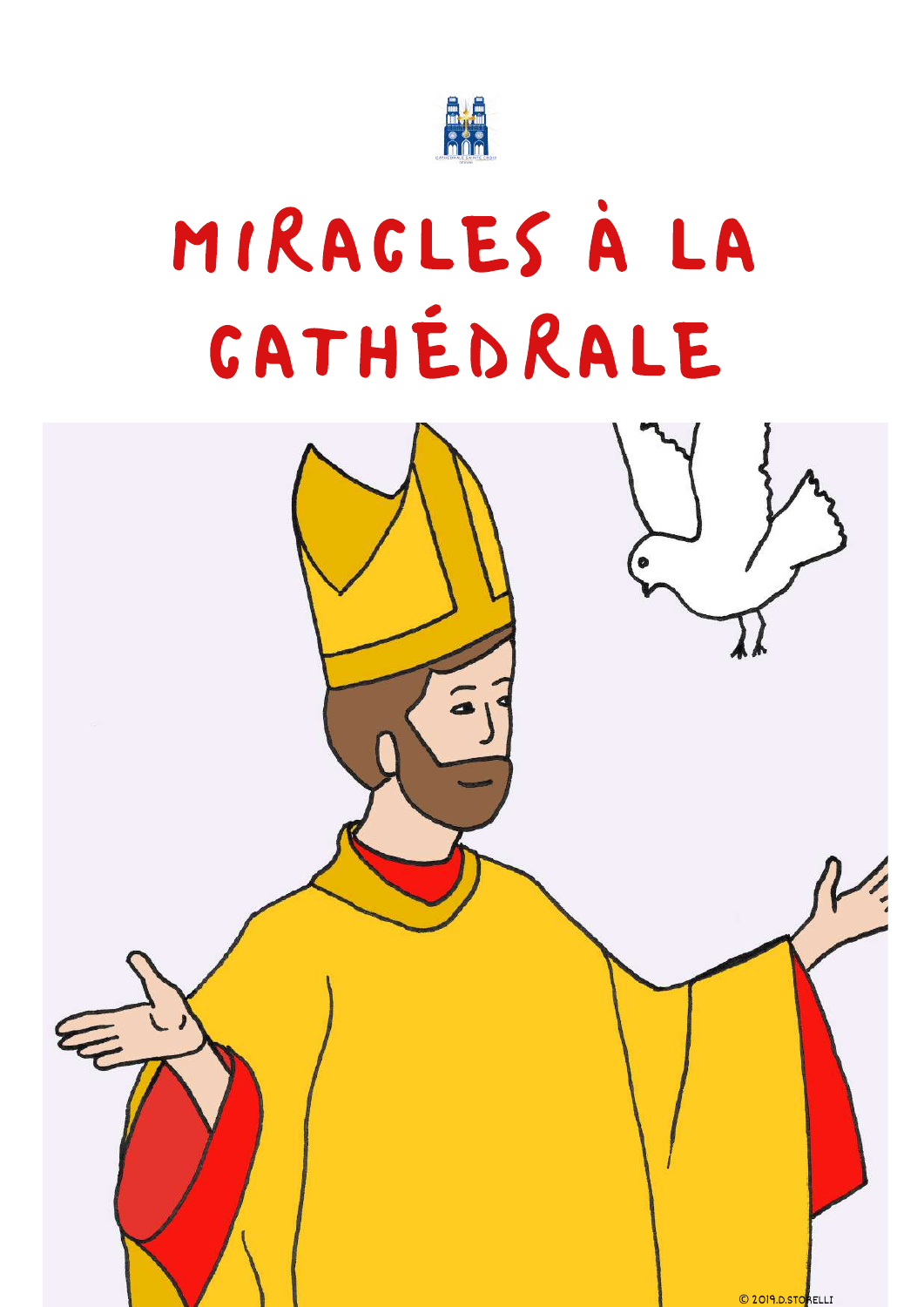AU IVÈME SIÈCLE, LES CHRÉTIENS AVAIENT L'HABITUDE DE CHOISIR TOUS ENSEMBLE LEUR EVÊQUE. MAIS À ORLÉANS, DEPUIS DEUX ANS, LES AVIS DIVERGEAIENT À CE SUJET...





TU IRAS ENSUITE PORTER LE NOM DE NOTRE NOUVEL ÉVÊQUE À ROME !

© 2019.D.STORELLI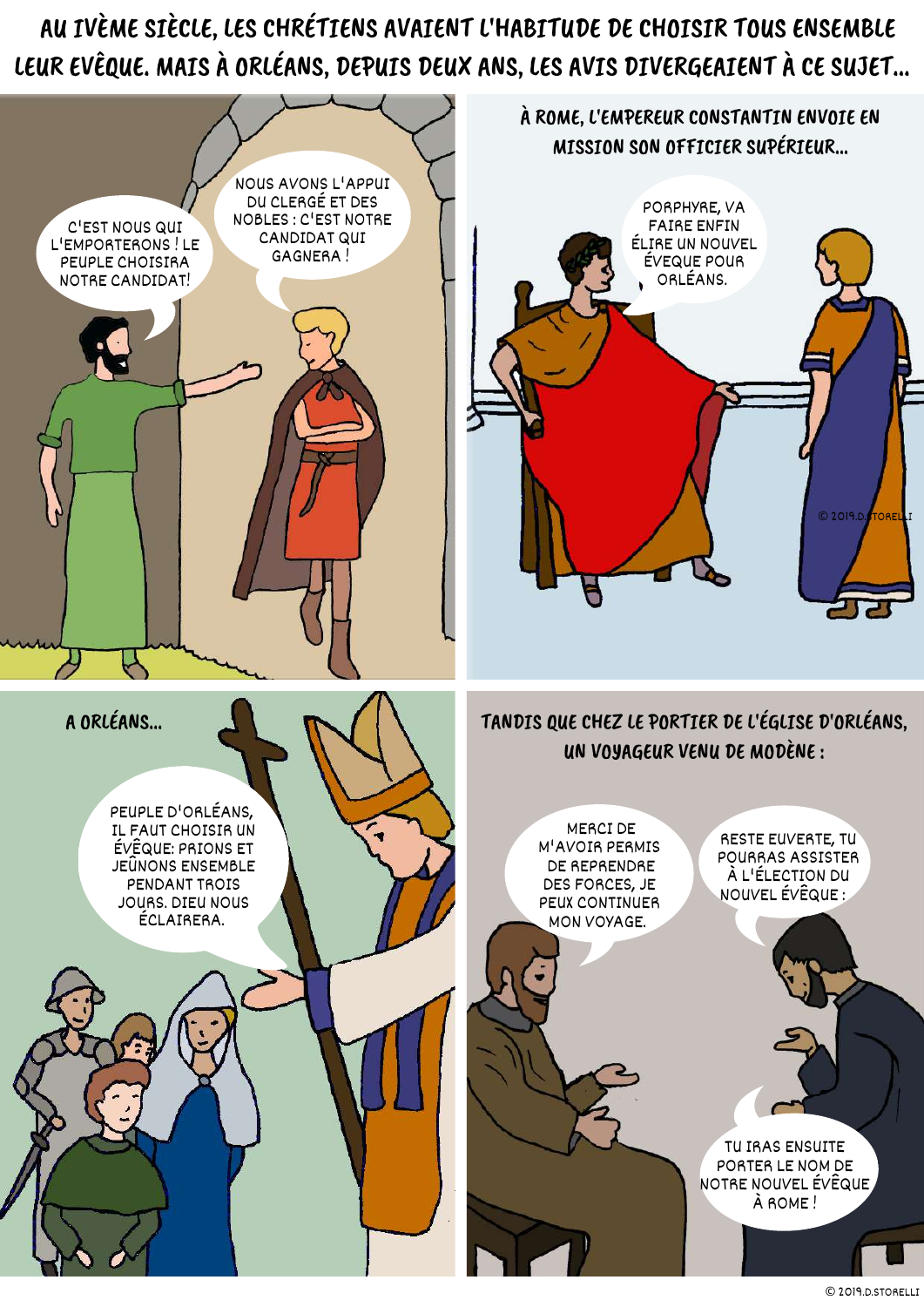

ON CACHE EUVERTE MAIS LA COLOMBE



 $\blacksquare$ 



VOYAGE.



© 2019.D.STORELLI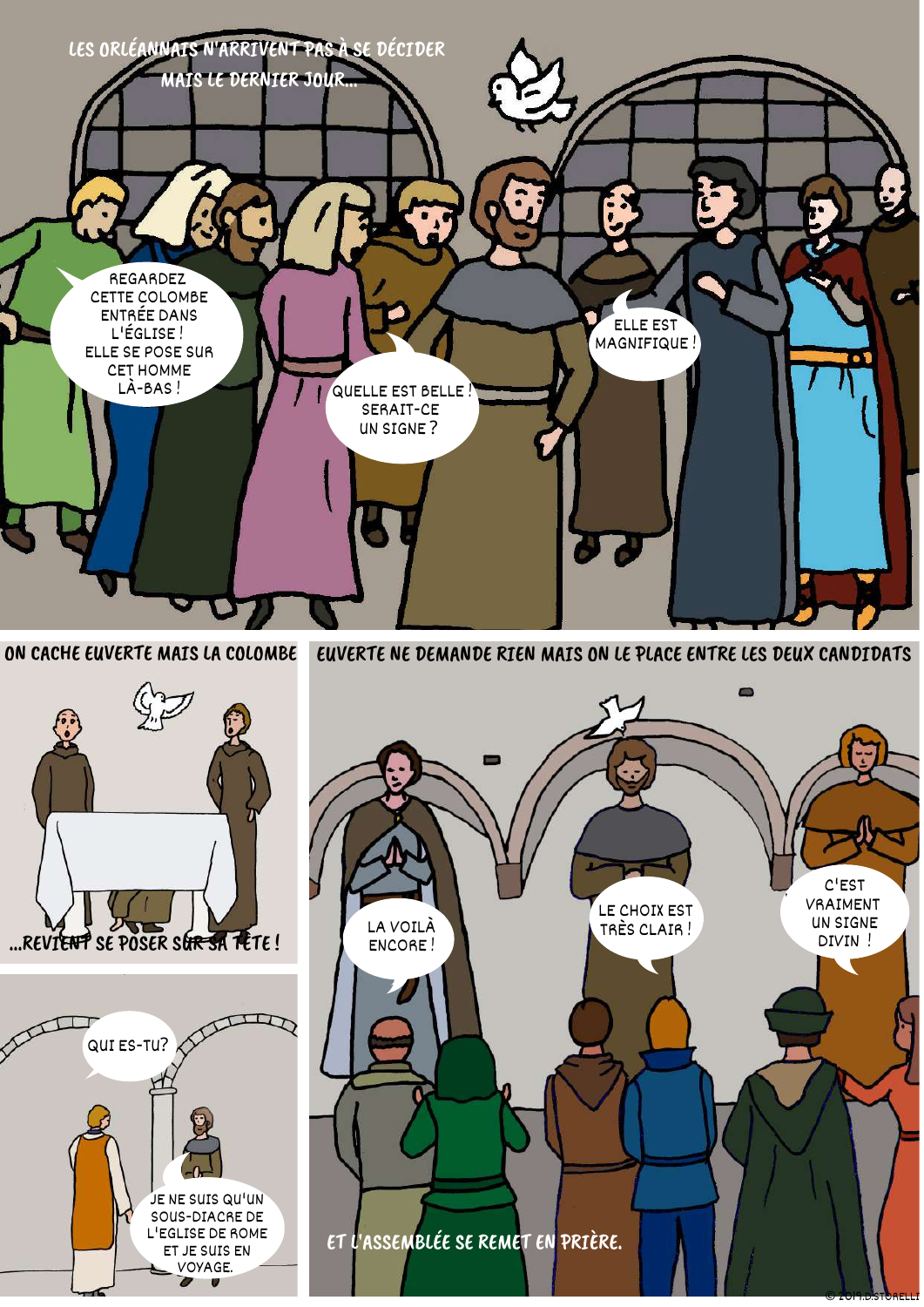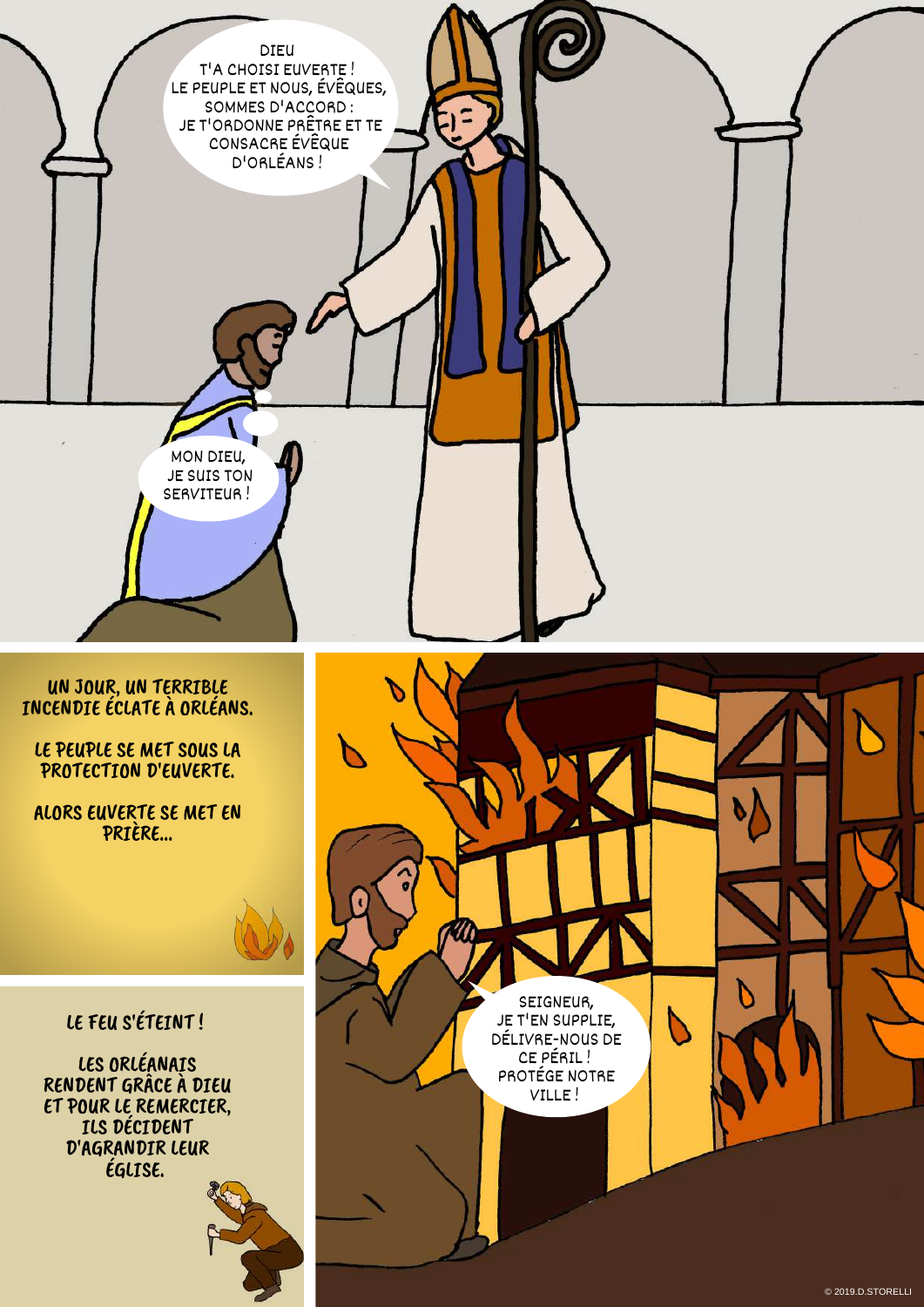